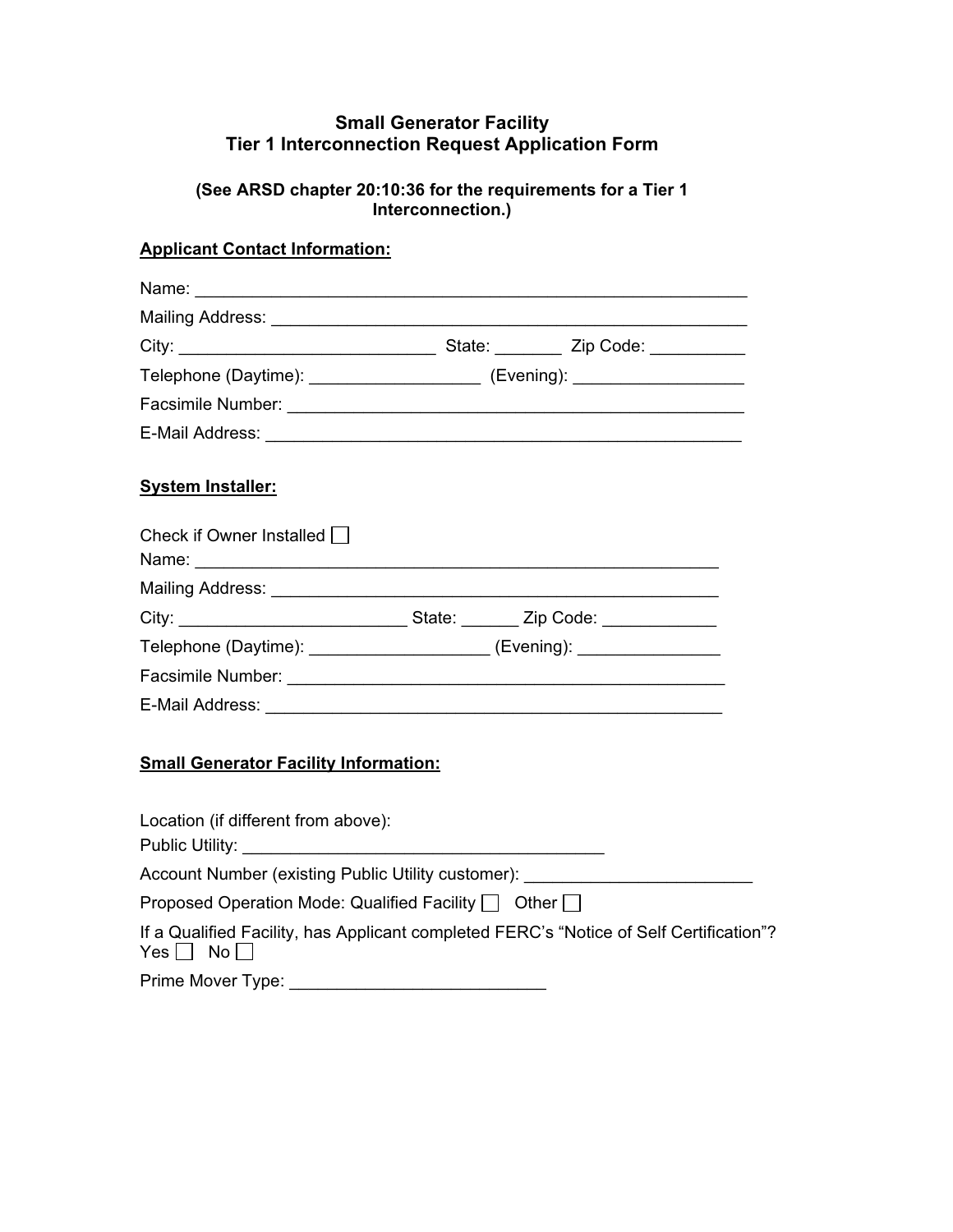| Inverter Electric Nameplate Capacity: ___ (KW) ___ (kVA)                                                                                                                                                                                                                                                                                                              |  |  |
|-----------------------------------------------------------------------------------------------------------------------------------------------------------------------------------------------------------------------------------------------------------------------------------------------------------------------------------------------------------------------|--|--|
| Inverter Electrical Connection: _____ (AC Volts) Phase: Single □ Three □                                                                                                                                                                                                                                                                                              |  |  |
| System Design Capacity: __________ (KW) _______ (kVA)                                                                                                                                                                                                                                                                                                                 |  |  |
| Prime Mover: Photovoltaic   Reciprocating Engine   Fuel Cell                                                                                                                                                                                                                                                                                                          |  |  |
| Turbine □ Other <u>_____________________________</u>                                                                                                                                                                                                                                                                                                                  |  |  |
| Energy Source: Solar   Wind   Hydro   Diesel   Natural Gas                                                                                                                                                                                                                                                                                                            |  |  |
|                                                                                                                                                                                                                                                                                                                                                                       |  |  |
|                                                                                                                                                                                                                                                                                                                                                                       |  |  |
| Is the inverter lab certified? Yes $\Box$ No $\Box$<br>(If yes, attach manufacturer's cut sheet showing listing and label information from the<br>appropriate listing authority, e.g. UL 1741 listing. If no, facility does not qualify for Tier 1<br>consideration. Refer to the Public Utilities Commission's rules found in ARSD chapter<br>20:10:36 for details.) |  |  |
| Estimated Commissioning Date: _______________                                                                                                                                                                                                                                                                                                                         |  |  |
| Estimated Commissioning Cost: _______________                                                                                                                                                                                                                                                                                                                         |  |  |
| <b>Applicant Signature:</b><br>I hereby attest that the information submitted on this application is accurate to<br>the best of my knowledge and have included the application fee of \$50 with my<br>Tier 1 Interconnection Request:                                                                                                                                 |  |  |
|                                                                                                                                                                                                                                                                                                                                                                       |  |  |
| Application fee (\$50) included:                                                                                                                                                                                                                                                                                                                                      |  |  |
|                                                                                                                                                                                                                                                                                                                                                                       |  |  |
|                                                                                                                                                                                                                                                                                                                                                                       |  |  |